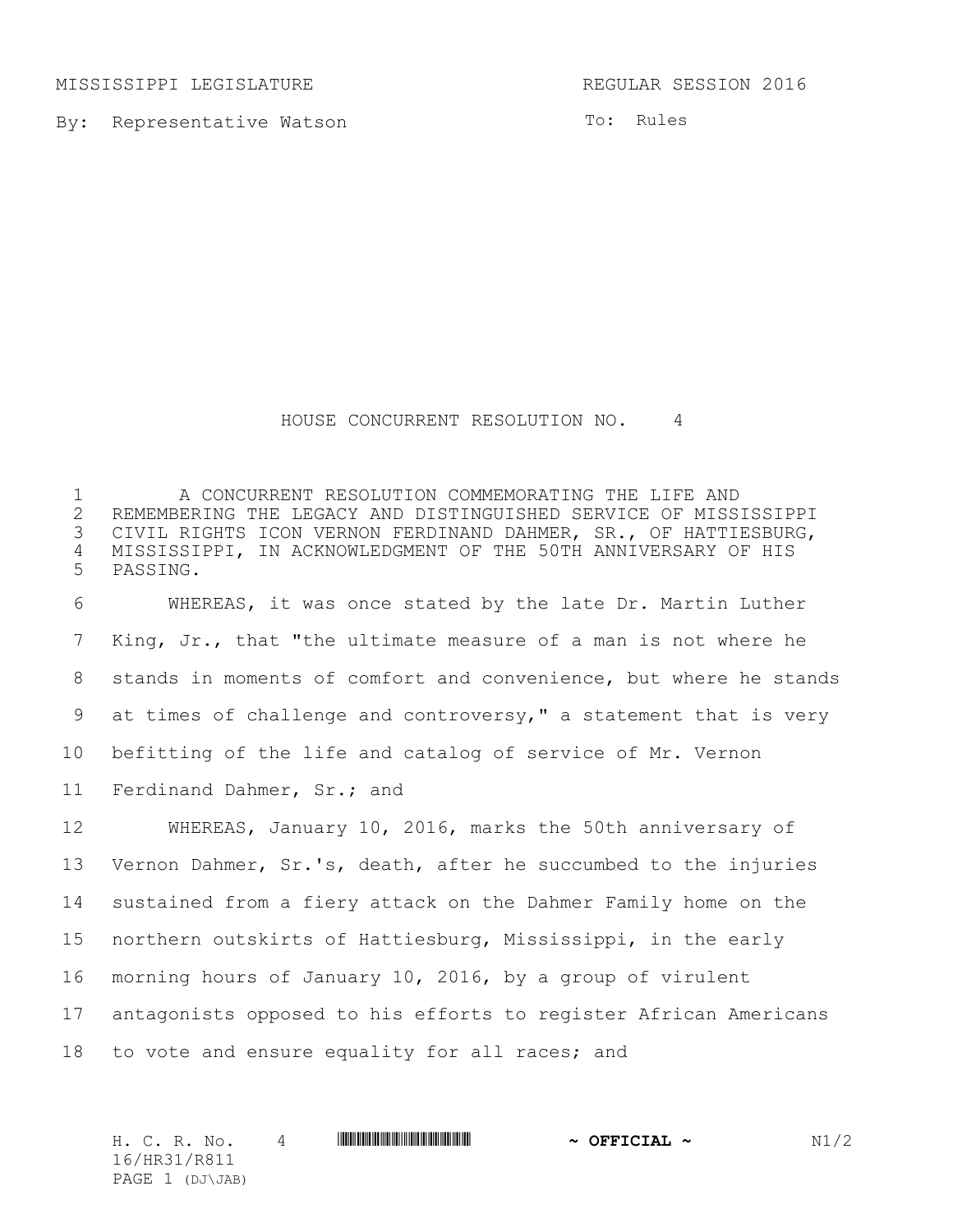WHEREAS, born on March 10, 1908, the youngest of twelve in the Kelly Settlement of Forrest County, Mississippi, to a Caucasian father, George Washington Dahmer, and a bi-racial mother, Ellen Louvenia Kelly Dahmer; Vernon, whose fair complexion could have allowed him to pass as a Caucasian man, attended Bay Springs High School until the 10th grade, and chose to forego the privilege of living as a Caucasian before embarking upon life as a farmer and a heralding voice for the poor and disenfranchised African-American population of South Mississippi, joining the National Association for the Advancement of Colored People (NAACP) and subsequently serving two terms as president of the Forrest County Chapter of the NAACP, even after witnessing his siblings move north, some of whom passed for Caucasian; and

 WHEREAS, a shrewd businessman, avid activist and notable figure in Mississippi's vein of the Civil Rights Movement, Mr. Dahmer was not beholden to stigmas and injustices which created hostility among the races, but treated everyone with the same level of dignity and respect irrespective of their color or creed, and died defending his family and the empowering principle of equality, a philosophy that remained the central nexus of his life and works; and

 WHEREAS, one who dedicated his entire essence and being to redirecting the plight of an oppressed citizenry whose voices were muted through an elitist and politically induced inability to vote, Mr. Dahmer confronted the power-yielding officials whose

H. C. R. No. 4 \*HR31/R811\* **~ OFFICIAL ~** 16/HR31/R811 PAGE 2 (DJ\JAB)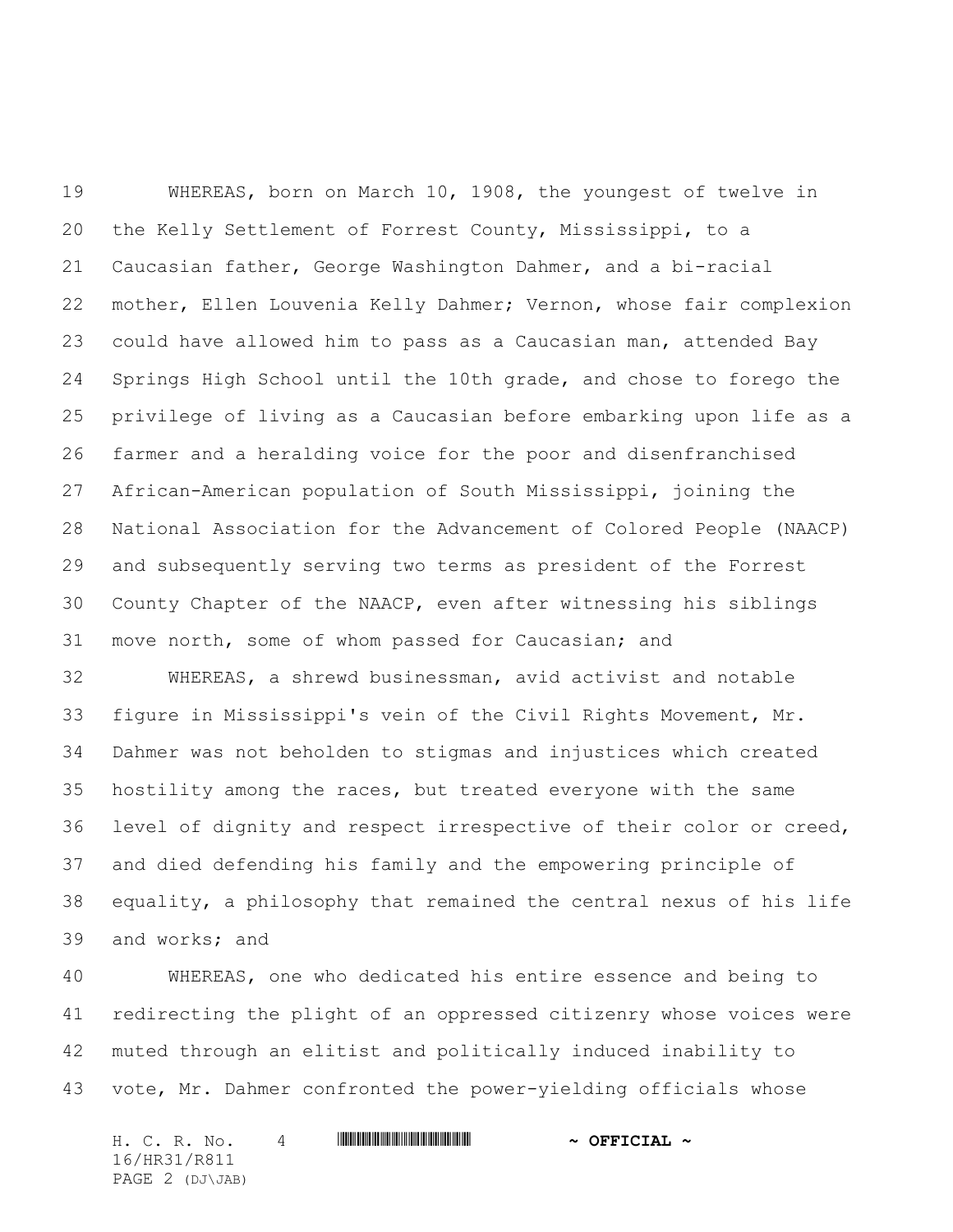discriminatory practices obstructed African Americans' right to vote through intimidation, literacy exams and poll taxes without trepidation, as made evident by his 1950 decision to join 14 other African-American plaintiffs in bringing suit against then Forrest County Circuit Clerk and registrar of voters for his unconstitutional administration of the voting laws; and

 WHEREAS, with the budding friendship and assistance of NAACP Field Secretary Medgar Evers, Mr. Dahmer, then president of the Forrest County Chapter, founded a youth NAACP chapter in Hattiesburg, and continued to be supportive of the Student Nonviolent Coordinating Committee (SNCC), whose aid he personally sought to help assist the voter registration efforts in Hattiesburg, and to whose volunteer workers his farm home suddenly became a refuge, particularly for Curtis Hayes and Hollis Watkins, the first two SNCC volunteers to become visibly present in his concerted efforts to increase African-American voter inclusion and participation in the election processes of Forrest County; and

 WHEREAS, an impassioned visionary and optimist for equality, the Dahmer's farm was used for voter registration projects, and eventually received the approval of the Forrest County Sheriff, who also served as the county's tax collector, to keep a voter registration book in his grocery store, which enabled those African Americans with a burning desire to register to vote, to do so, and Mr. Dahmer publicly announced his willingness to pay the

H. C. R. No. 4 \*HR31/R811\* **~ OFFICIAL ~** 16/HR31/R811 PAGE 3 (DJ\JAB)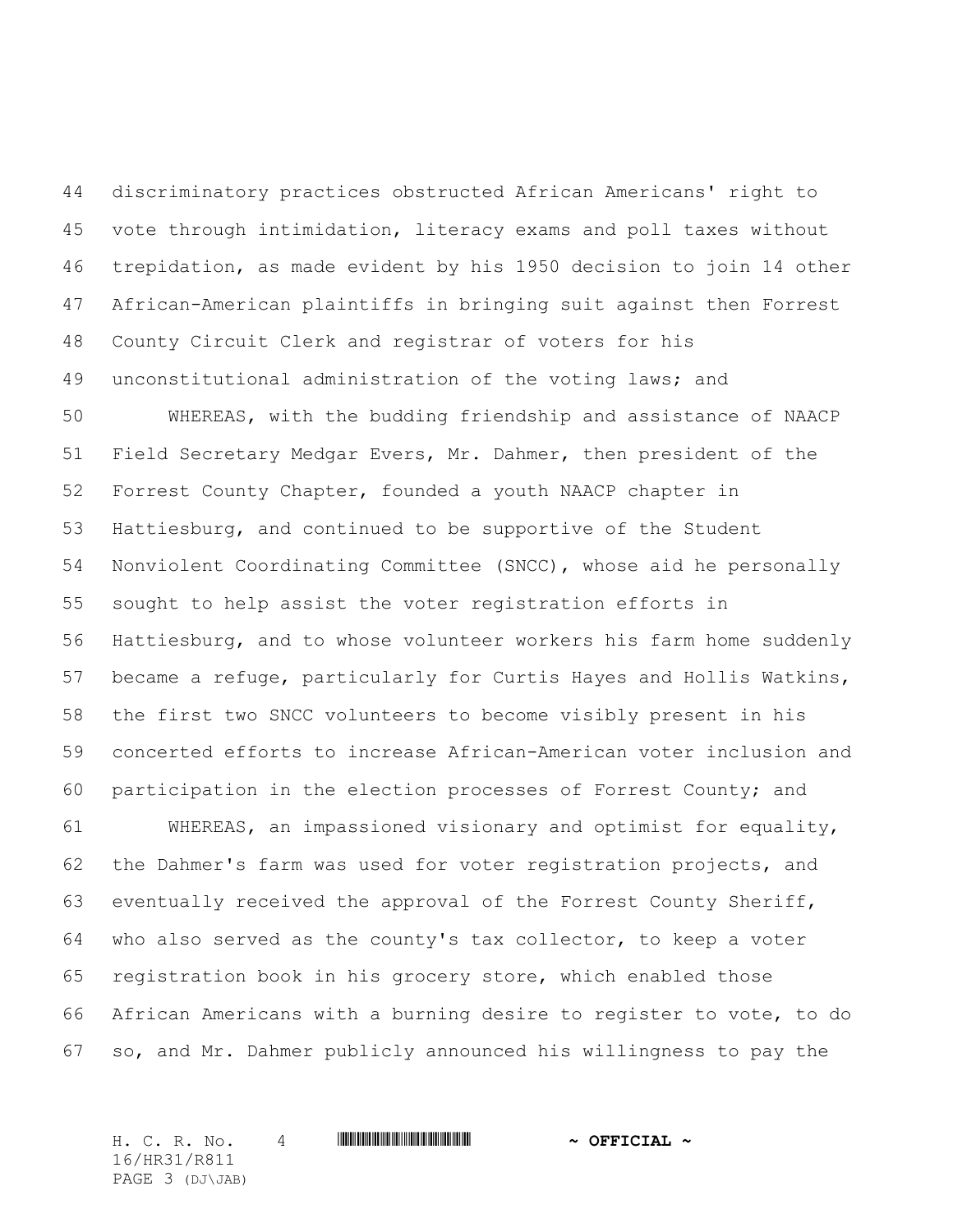poll taxes for the right to vote for those individuals unable to afford the cost of doing so themselves; and

 WHEREAS, a great humanitarian by every definition of the term, Mr. Dahmer's tireless and zealous advocacy for voter equality placed him in an unappealing light to those who opposed his efforts, which required him and his wife, Ellie, to sleep in shifts throughout the night after becoming the target of numerous vicious death threats over the span of several years, until the dreaded events of January 10, 1966, became a stark reality in the form of a living nightmare that forever changed their lives and gripped the Hattiesburg community as news of the heinous act perpetrated under the cloak of darkness at the Dahmer's residence 80 sent shockwaves rippling throughout the state and nation; and

 WHEREAS, in the wake of the horrific tragedy, the Hattiesburg Chamber of Commerce, under the leadership of William Carey College President Dr. Ralph Noonkester and Bob Beech of the Hattiesburg Ministers' Project had led a community effort to rebuild the Dahmer home with the assistance of local and state businesses such as the Masonite Corporation, Alexander Materials and Frierson Building Materials that donated materials, local unions that donated their services, and students from the University of Southern Mississippi who volunteered unskilled labor; and WHEREAS, Mr. Vernon Dahmer, Sr.'s, diligence in championing

 the advocacy for voter's rights with unyielding fervor unintentionally branded him martyrdom, and for his personal

H. C. R. No. 4 \*HR31/R811\* **~ OFFICIAL ~** 16/HR31/R811 PAGE 4 (DJ\JAB)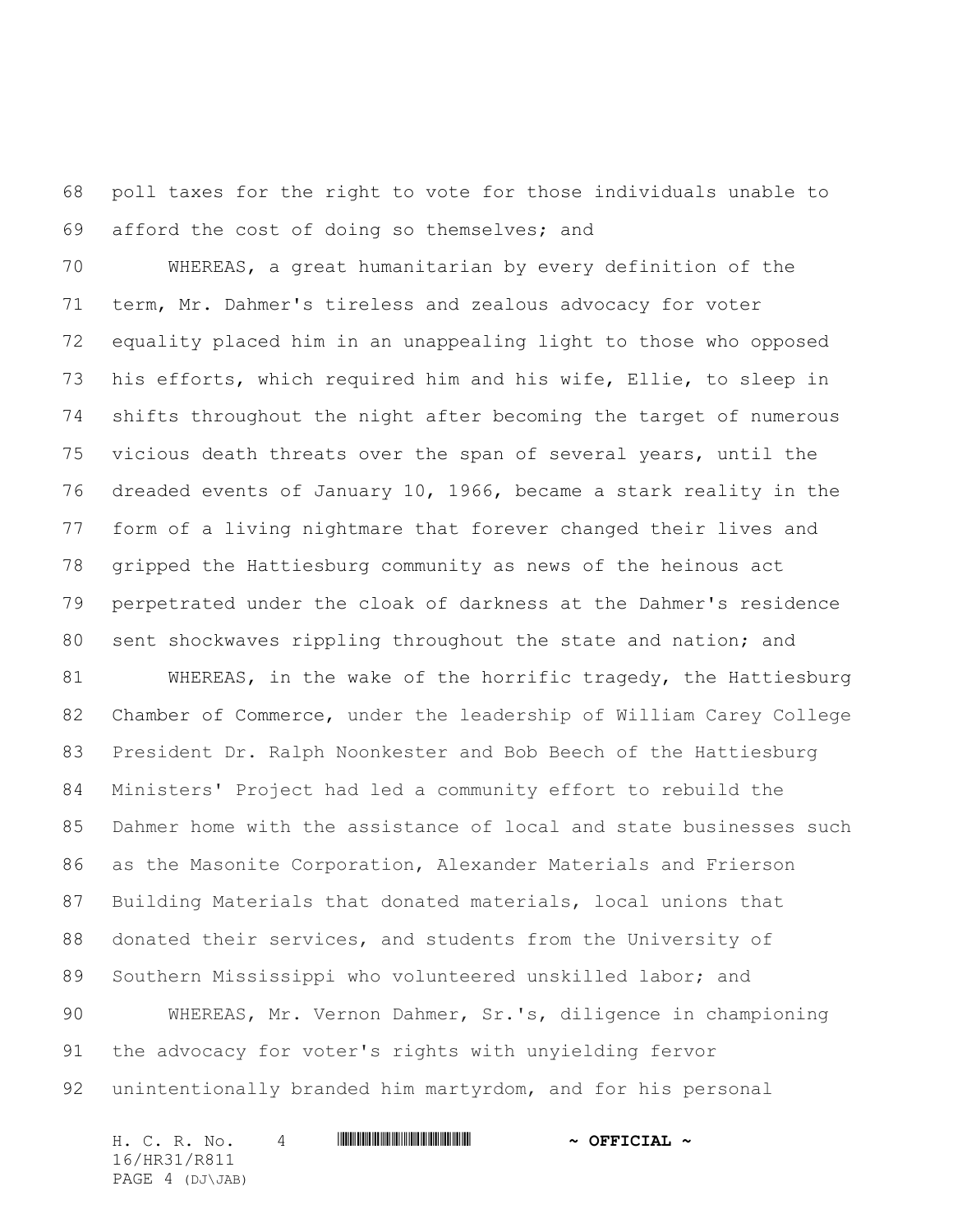sacrifice, his name is included among those of 40 martyrs, 19 of whom received their heavenly summons to the vanguard of civil rights immortality, to be engraved upon the Civil Rights Memorial outside the Southern Poverty Law Center's office in Montgomery, Alabama; and

 WHEREAS, the slain civil rights leader remains a model today, as his mantra that: "Every man needs to do his own thinking. If you don't vote, you don't count," continues to provide meaningful direction to those called to service of mankind and a harkening voice of reasoning from the grave to remember the valiant and sometimes deadly undertakings of those who were forerunners for the privilege to vote that all Americans now experience; and WHEREAS, posthumously, Dahmer's legacy has been commemorated

 by the City of Hattiesburg with the naming of a street and a park in his honor, the erection and dedication of a memorial in the park bearing his namesake on July 26, 1986, and on February 3, 2007, William Carey University announced the inclusion of the Vernon Dahmer Collection at its Hattiesburg campus, in recognition of Dahmer's heroic contributions to the Civil Rights Movement, and funded in part by a grant from the Mississippi Humanities Council; and

 WHEREAS, in continuing to carry the torch for political and social equality initially ignited and shouldered by her husband Vernon, Mrs. Ellie Dahmer, after having been first elected in 1992, served more than a decade as Election Commissioner of

H. C. R. No. 4 \*HR31/R811\* **~ OFFICIAL ~** 16/HR31/R811 PAGE 5 (DJ\JAB)